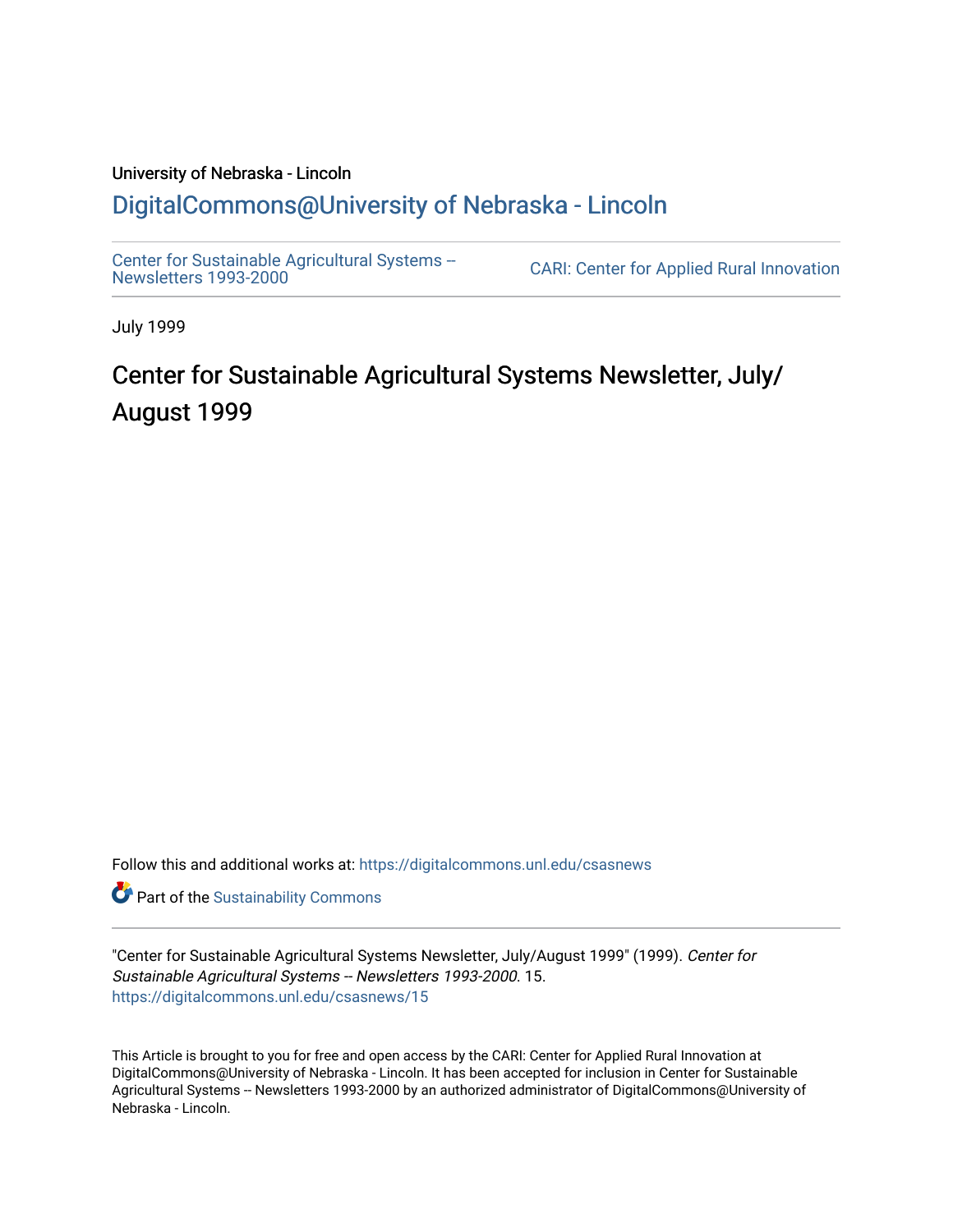# **Center for Sustainable Agricultural Systems**

**University of Nebraska-Lincoln**

**July-August, 1999 Newsletter**

#### Biotechnology Issues Discussed at NABC Meeting in Lincoln

Multinational corporate control of the seed industry and concentration of ownership in a few companies were two of the major concerns discussed at the 1999 meeting of the National Agricultural Biotechnology Council titled "World Food Security and Sustainability: The Impacts of Biotechnology and Industrial Consolidation." Farmers, researchers, and industry representatives gathered for three days in June to explore the current and future challenges raised by new technologies in the bio-transformation of crop plants using transgenic techniques. In addition to ownership and control issues, there were questions about who benefits from this technology, who maintains oversight on the process and represents the public good, liability for problems, and sustaining food production for the future.

Per-Pinstrup Andersen of the International Food Policy Research Institute stressed the importance of food for developing countries in the future, saying that most imported grains will have to come from the U.S., and that biotechnology will contribute to intensified production on both good lands and marginal areas. Cornelia Flora from Iowa State University discussed the social impacts of our current separation of management from ownership in agriculture, and the reduced linkages between producers and consumers. She expressed concern about the disconnect of people from their food sources, and that decisions are currently made for efficiency and stockholder profit without considering equity of access to food and resources.

Chuck Hassebrook of the Center for Rural Affairs and UNL Regent emphasized the importance of family farming and how the potentials of global food production can be met by individual entrepreneurs in this country and elsewhere. He stressed the importance of rural community and need for incentives to continually renew our human resources by finding ways to encourage beginning farmers, and the role of policy in this direction. Fred Kirschenmann, family farmer from North Dakota, challenged as unlikely the three claims made by those who promote biotechnology: these technologies will help farm profitability, they will simplify management with more environmentally benign systems, and they will help feed people around the world. In contrast, he believes that feeding the world is a social and not a production problem, that we continue to pursue a strategy of introducing external forces to dominate the agricultural environment, and that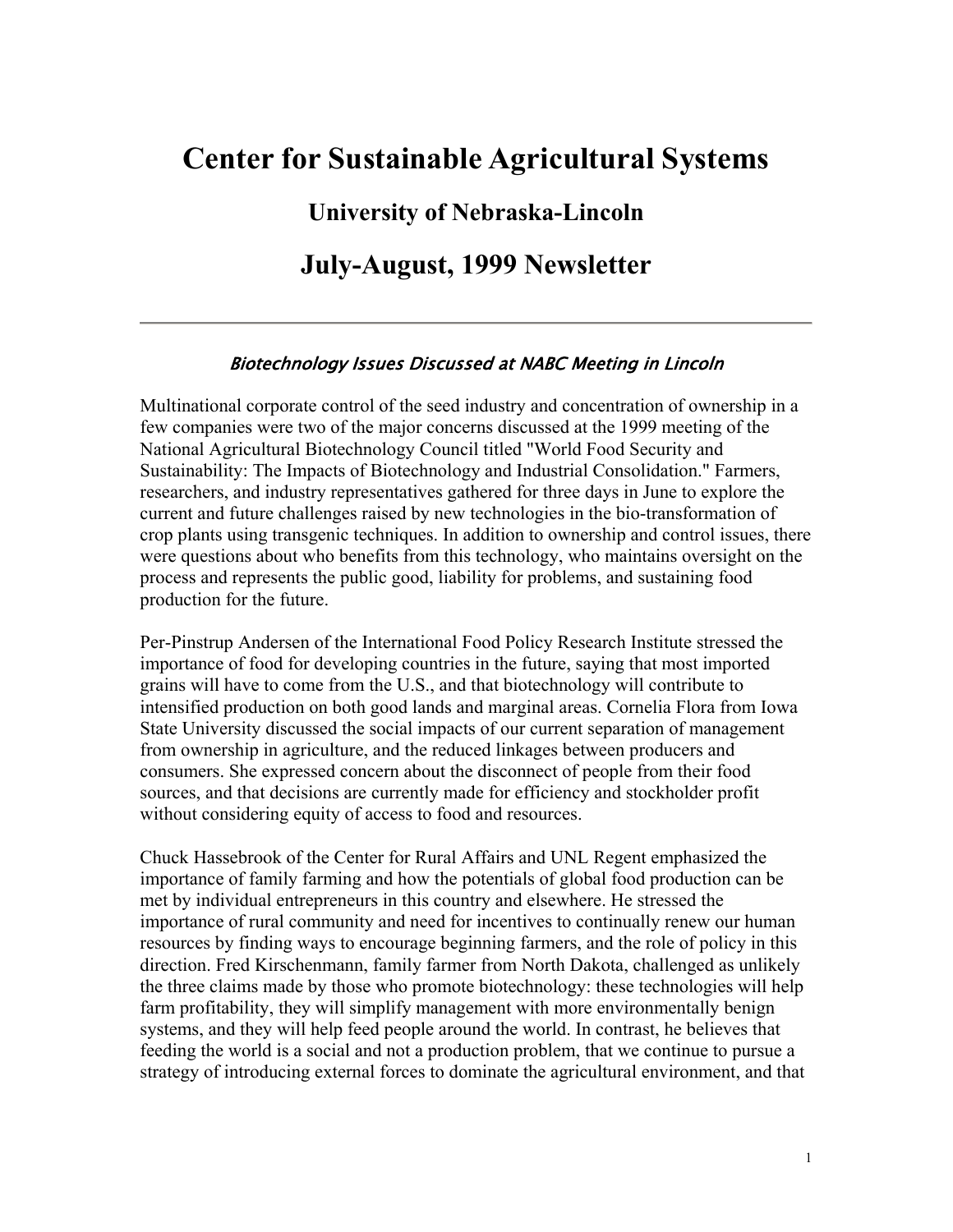the farm share of the food dollar keeps going down and farmers are becoming factory workers for one of the four large consolidated food companies.

Small group workshops explored the use of biotechnology through discussion and listing priority issues for the future. There are some biological concerns such as gene escape and human food safety, but hope that these can be better understood through more research. Although the benefits of understanding biological processes are obvious, there was much debate about who would control this new technology and who would benefit. Some of the challenges are an over-emphasis on profits at the expense of the public good, lack of effective public policy debate, reduction of consumer choices, and potential for accelerating economic inequity. Some argue that these are social problems unrelated to generation of new technologies, but the general feeling was that most issues in food systems are interconnected, and we need to seek agreement on how to use the potentials of these new technologies.

There were several other interesting speakers in addition to those mentioned above, including Dennis Avery with the Hudson Institute, and many perspectives represented in the presentations, Q&A, and small group sessions. Complete copies of the proceedings will be available later this year from the National Agricultural Biotechnology Council, 419 BTI, Tower Road, Ithaca, NY 14853, 607-254-4856, NABC@cornell.edu, http://www.cals.cornell.edu/extension/nabc.

*Submitted by Charles Francis and Pam Murray*

## University Role in Biotechnology: How Do We Sustain Food Production

Fourth in a Series. There is growing debate about the emerging role of universities in research and applications of biotechnology. Current interest and investment in production and use of genetically modified organisms (GMOs) have sparked a revolution in university research laboratories and fields. Perhaps no single set of new techniques and potential technologies has caused such a substantial short-term shift in focus of people and resources in universities. We hope that encouraging debate within the university community and among our clients will help inform people of the issues and aid in charting a rational strategy for the future.

#### **Global Food Challenges**

Critics and promoters of genetically transformed crops agree on the need for increased food production in the future, and agree that we must find ways to achieve this with fewer resources and less negative impact on the environment. In the past it has been possible to expand food production into new or underexploited areas, while today these lands are all in use and we have to intensify production on available acres. The challenge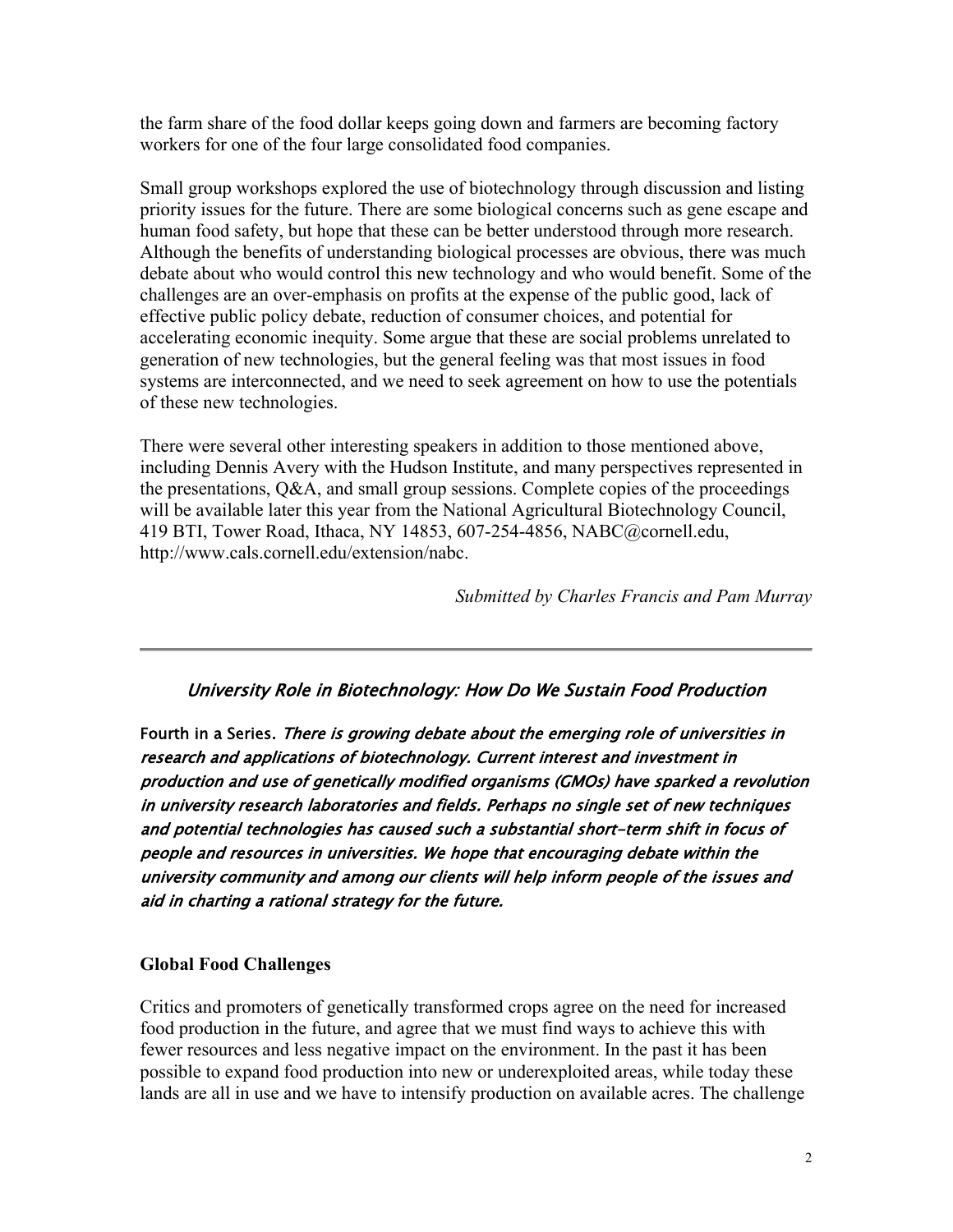of a growing human population is compounded by increases in standard of living as well as changes in food preferences to more meat in the diet, and thus an accelerating demand for feed grains. With limits to land and resources, we have to produce more with less.

In a recent biotechnology conference, North Dakota farmer Fred Kirschenmann questioned whether genetically transformed crops will actually help feed more people. He quoted Nobel Prize Laureate Amartya Sen, who found that studies of classic famines through history were caused by lack of "food entitlement" rather than lack of production. Thus hunger has been caused not by low levels of production but by people not having sufficient access to food that is produced. Since hunger is both an economic and social problem, and not one in agriculture, he argues that new technologies that further accelerate the differences between rich and poor people will only make the problem worse in the future. Kirschenmann cites as an example the production and export of soybeans from Brazil--an activity that generates export income for the government and a few wealthy farmers, but diverts food from the local supply and causes an increase in malnutrition. Thus the challenge of meeting global food needs is far more complex than just producing more on the farm or reducing production expenses.

#### **Are Higher Yields Possible?**

If one of the major challenges is to increase crop yields on available arable land, we must address the question of increased land productivity. To date most genetic transformation research has been directed at resistance to insects, tolerance to herbicides, and quality traits such as crop storage life. Relatively greater success can be achieved in these traits because they are often under simple genetic control, i.e., one or a small number of genes control the expression of this characteristic of the plants. When we start breeding for increased yields, we learn quickly that this is dependent on complex inheritance patterns; yield is determined by many genes and their interactions in the plant, as well as their interactions with the surrounding environment and growth conditions. Thus it is not unexpected that yield is more difficult to influence through changes in one or a few genes. New techniques in biotechnology have made minimal contributions to increasing yield potential of major food crops, where traditional plant breeding methods have already moved yields onto a high plateau near the physiological potential of these species. Where yield advances have been made in crops, they are due to removal of a single yield-limiting factor such as resistance to a major pest problem. Biotechnology is not a panacea for increasing yields.

#### **Should the U.S. Sustain the World's Food Supply?**

Several questions must be asked that relate to this large issue of U.S. contributions to global food supply: Can the U.S. continue to export food for the long term? What is the long-term cost of this export of food? Who in the U.S. and elsewhere benefit from exports?

The U.S. currently contributes more than any other single country to total global trade in basic grains and legumes. The Chicago Board of Trade essentially sets the world market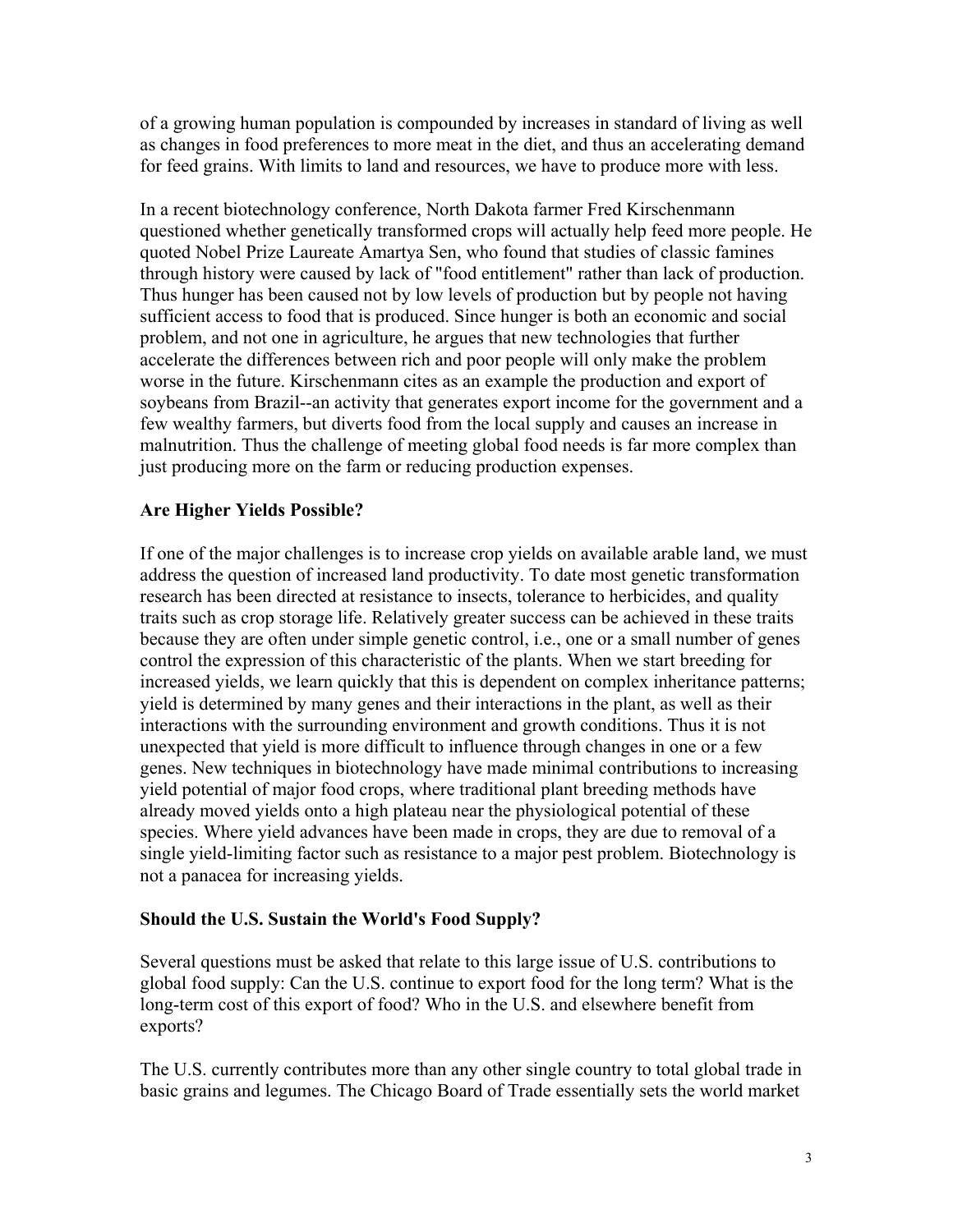price for most commodities. This export potential is based on a large reserve of fertile land and high level of capitalization in agriculture that reduces labor costs to a minimum. WorldWatch Institute estimates that we currently have about 1.8 acres per person of productive farmland in the U.S. With current rates of population growth from births and immigration and farmland loss to urbanization, this will be reduced to 1.2 acres per person within one generation, by 2020. Including projections of increased production due to better science and technology, by 2020 this land area will be sufficient to support our own population at the current standard of living with no exports of food. Extrapolating another generation into the future, by 2050 there will be 0.6 acres per person--only half the land needed to support our own population. Our potential for export of food in the future must be examined carefully.

The long-term cost of the current high levels of production must be evaluated in terms of soil and air quality, use of non-renewable natural resources, preservation of the production potential, and incentives to farm. We still experience serious erosion of soil and nutrients from agricultural lands, in spite of major advances in soil management. Agriculture is highly dependent on fossil fuels and other materials for which we have few viable alternatives with today's technology. Cumulative losses of soil and other natural resources soon put us in a tenuous situation for producing enough food for our own country, even without exports to others. And the U.S. has yet to design a farming and food policy that keeps people on the land and encourages new farmers to get involved. Land and resource consolidation creates a large, non-involved, minimum-wage class of farm workers with little equity in the process or long-term commitment to conservation for the future.

Current beneficiaries of the food export industry include the major multinational food companies, large chemical and biotechnology corporations, and other suppliers of inputs and services to this industry. Farmers increasingly play an important but minor role in a business where contracts specify crops and technologies, and decision making moves from the manager at the field and family level to that of the owners. Many farmers view biotechnology advances as further locking them into this industrial mode of farming, and see the new seed technologies as one more incentive to homogenization and consolidation in farming. An export-based agriculture and global food system are insensitive to local needs and concerns, and there is further disconnect between people and their food supply. In recipient countries, there is added insecurity with increased dependence on food imports. A viable goal for most countries should be a high degree of self-reliance in food, while still finding a logical level of participation in the global trade system. In many food import situations, there are reduced incentives for local farmers and food processors who cannot compete with the efficiency of larger producers. Classical economics suggests that the market will sort this out. It is difficult to convince a hungry family in the Third World that the global economy will somehow take care of them.

Because of the many unresolved issues in how to best sustain global food production, we need to take a creative approach to development and rational use of technologies to increase both productivity in agriculture and people's access to food. There is little evidence that new advances in biotechnology will provide higher yields, nor reverse the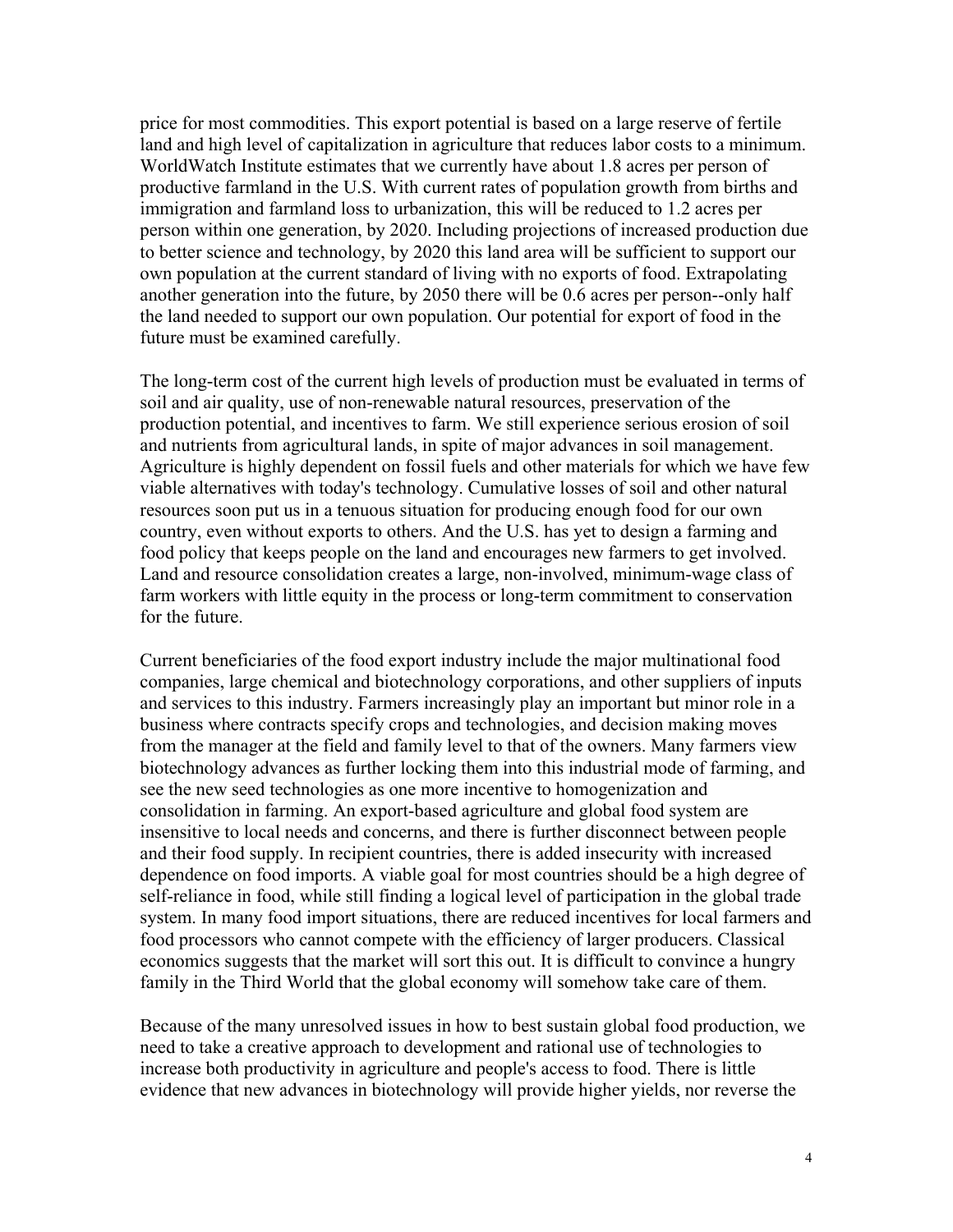global consolidation of resources that will further undermine the well-being of the poor. Most analysts suggest that these technologies will only accelerate the forces that separate the "haves" from the "have nots."

*Submitted by Charles Francis*

## CSAS Issues Volumes 10 and 11

*Small Farming Systems for the Midwest and Reintegrating Agriculture and Community in the Midwest* is the tenth in the series, Extension and Education Materials for Sustainable Agriculture, published by the Center for Sustainable Agricultural Systems (CSAS). The 166-page volume, edited by Richard Olson and Lisa Bauer, contains the proceedings of a 20-session seminar series held Fall 1998 and Spring 1999 at the University of Nebraska-Lincoln.

The series was designed to showcase farmers and other participants in the food system who are successfully pursuing local, equitable, and sustainable strategies. The credibility of these alternatives comes from their successful implementation in the real world.

The Fall 1998 series titled "Small Farming Systems for the Midwest" examined alternative farming systems that are able to remain economically viable without becoming large. Farmers from five states described successful systems including market gardens, agroforestry, diversified crop/livestock, and even a winery--perhaps the ultimate on-farm value-added enterprise.

The Spring 1999 series, "Reintegrating Agriculture and Community in the Midwest," explored approaches to providing a more supportive environment for small farms through the relocalization of agriculture and the development of stronger ties between agriculture

and the community. A successful local food system has to be a partnership between urban and rural, producer and consumer. Community Supported Agriculture, farmers' markets, urban gardens, and other mechanisms for developing partnerships are described by those who have worked with them. Other topics include strategies for preserving farmland from urban sprawl, and legal issues in direct farm marketing.

Note: Information on ordering videos of the seminars is available at http://www.ianr.unl.edu/ianr/csas/majorsem.htm.

Also edited by Richard Olson is Volume 11, *Urbanization of Rural Landscapes: Syllabus and Teaching Materials from a University Course*. The 335-page volume describes a multi-disciplinary course, Urbanization of Rural Landscapes, developed and taught at the University of Nebraska-Lincoln (UNL) this past spring. The course was designed so that students would be able to: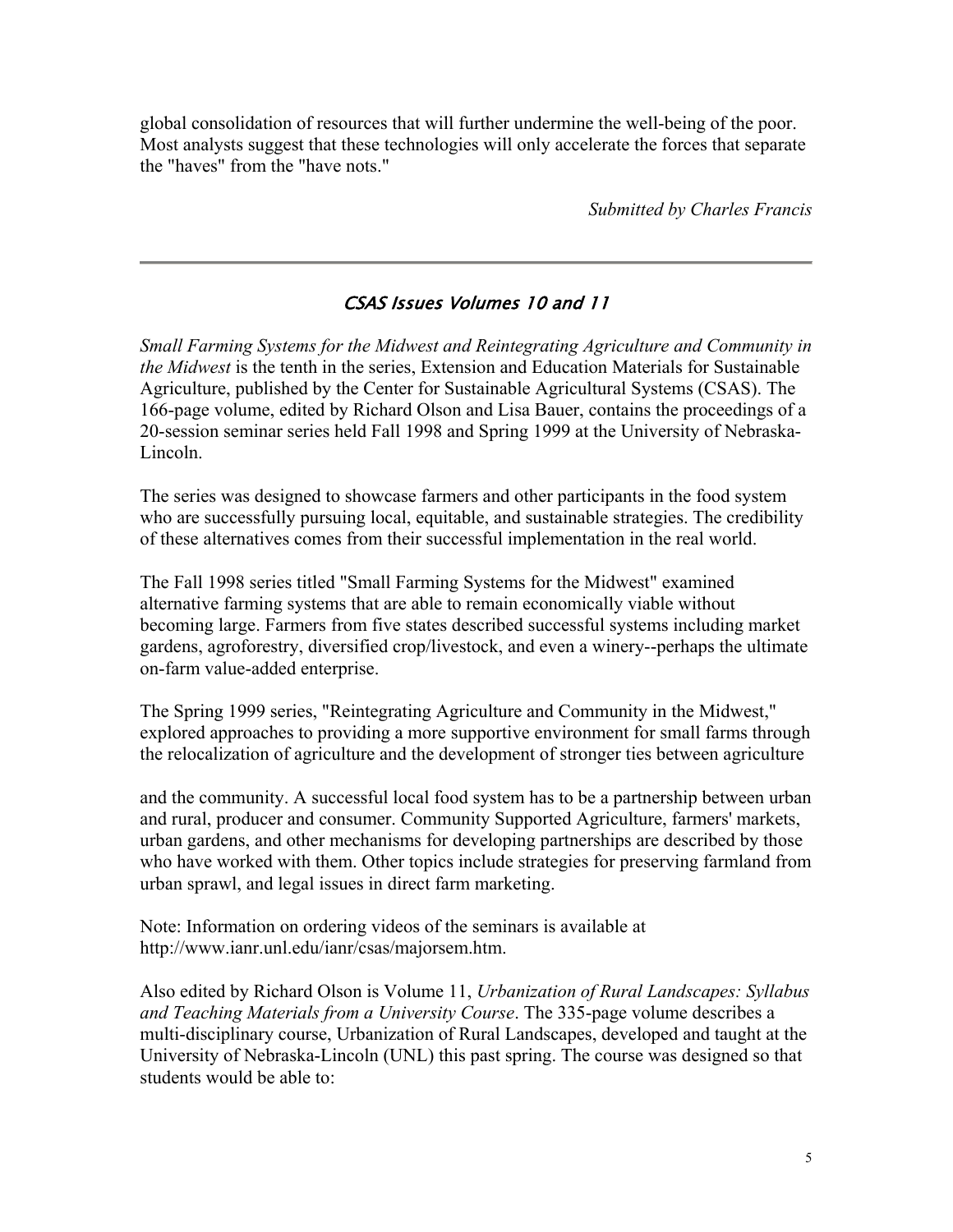- describe the major factors influencing land use decisions in the U.S.;
- describe the patterns and consequences of land conversion in the US.;
- identify alternatives to sprawl and other typical development patterns;
- access internet and other sources of information on land use policy and farmland preservation;
- demonstrate a familiarity with land use planning tools, policies, and procedures;
- describe trends in urbanization and land use in the Lincoln/Omaha area;
- participate in and contribute to community debates on land use issues.

The book contains the course syllabus and associated teaching materials including exercises, exams, selected readings, and references. It is organized chronologically with the materials grouped by week. Each section begins with a brief overview of themes and objectives for the week, and a description of the materials presented in the section. It provides useful ideas to instructors who want to design a course on this topic or modify an existing course. Also, the reference materials may be of value to people interested in farmland and open-space preservation and land use issues.

Chapter contents of Volumes 10 and 11 as well as information on other publications of the CSAS can be found at http://www.ianr.unl.edu/ianr/csas/reports.htm.

To order, send a check payable to the University of Nebraska for US\$10.00 per volume (note which volume(s) you are ordering) to: Center for Sustainable Agricultural Systems, University of Nebraska, PO Box 830949, Lincoln NE 68583-0949. (Price includes s&h in US; for air book rate to Canada, add \$5; air rate to other countries, check with the CSAS office--this applies to all volumes in the series.) For questions, contact the CSAS office, 402-472-2056, csas003@unlvm.unl.edu.

## SARE Marketing Conference in Lincoln This November

The North Central Region Sustainable Agriculture Research and Education (SARE) program is offering a hands-on alternative marketing conference, "Developing Alternative Agricultural Marketing Skills for the New Millennium," November 19-20, 1999, in Lincoln, Nebraska. Producers, educators, nonprofit groups, retail and wholesale food representatives, food processors, restauranteurs, and general consumers will share information on making more direct connections between farm gates and dinner plates to support healthier people, farms and communities.

Two keynote speakers are Kansas rancher Diana Endicott, who direct markets her cooperatively produced "natural beef" to Kansas City grocery stores, and Wisconsin farmer Richard DeWilde, who sells horticultural products through community-supported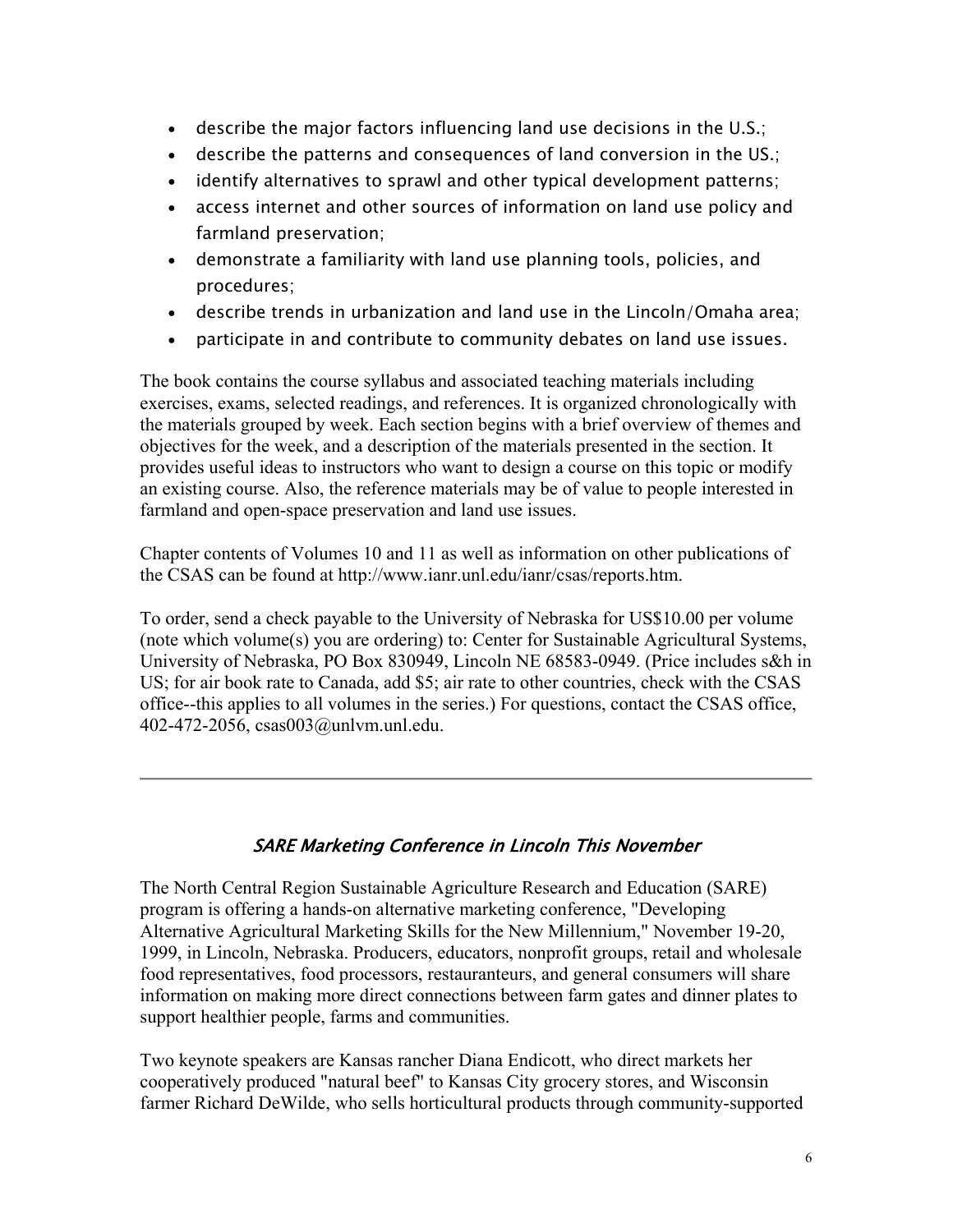agriculture, farmers' markets, and other high-value, innovative marketing avenues. The conference will also showcase innovative alternative marketing strategies through workshops and poster and display sessions. Registration fee includes a legal guide for direct farm marketing by Neil Hamilton--who will also conduct a workshop on this topic, and a marketing resource notebook.

For details on the program, registration, exhibiting, co-sponsoring, or travel scholarships for farmers, contact Lisa Bauer at 402-472-0265, lbauer1@unl.edu. The Web site will be updated as more information becomes available, http://www.unl.edu/conted/acpp/sare.

#### September 10 is Deadline for NCR SARE Preproposals

The USDA's North Central Region Sustainable Agriculture Research and Education program is calling for innovative researchers, educators, institutions and organizations to apply for competitive grants that will boost producers' profits, protect the environment and support healthy communities. Approximately \$1.3 million will be available in 2000 to fund creative projects addressing long-term enhancement of food and fiber systems in the 12-state

region. Applications are available by contacting the NCR SARE office at 402-472-7081, ncrsare@unl.edu, http://www.sare.org/ncrsare.

#### Voluntary Program Will Boost Organic Exports

The USDA's Agricultural Marketing Service (AMS) has established a voluntary, fee-forservice program to verify that organic certification agencies in the United States comply with the requirements of the International Organization for Standardization, facilitating exports of U.S. organic agricultural products to the European Union. Effective in June, the program will verify that state and private organic certifying agencies are operating third-party certification systems in a consistent and reliable manner, enabling their acceptance on an international basis. The new program does not provide for national standards governing the marketing of organically produced agricultural commodities or products, and differs substantially from the proposed National Organic Program.

To be assessed under this program, an organic certifying agency would submit an application requesting such assessment from AMS and also submit to AMS for review and evaluation, a manual documenting the organic certifying agency's quality system and certification procedures used to certify organic producers and handlers. There are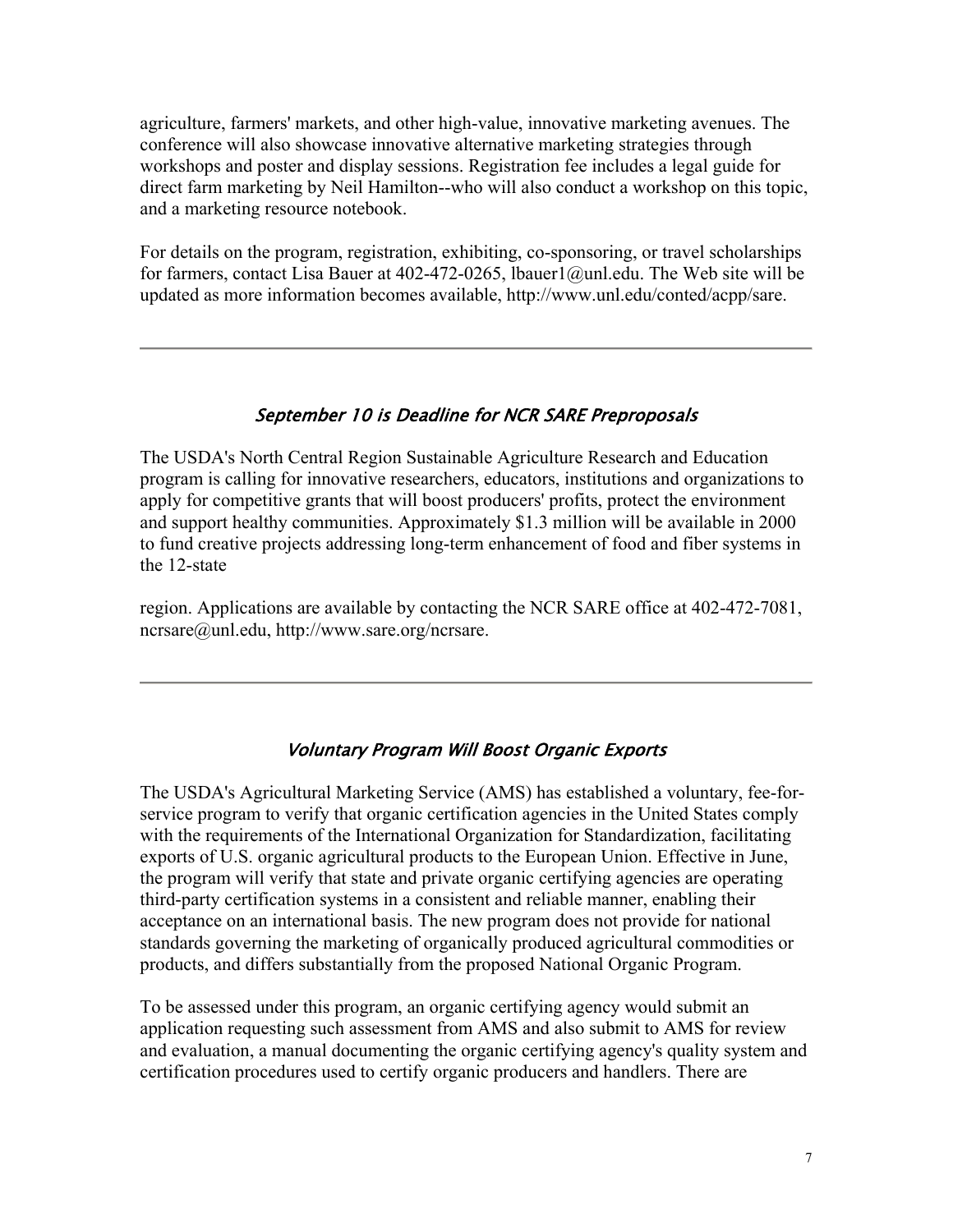currently 11 state and 33 private organic certifying agencies providing certification for organic agricultural products in the United States.

The rule announcing the program was published in the Federal Register on June 10 and is available on the Internet at http://www.access.gpo.gov/nara in the Federal Register for that date, under "Program To Assess Organic Certifying Agencies."

Source: *Alternative Agriculture News*, July 1999, published by the Wallace Institute.

## Merrigan to Head USDA's Agricultural Marketing Service

Kathleen Merrigan, the Wallace Institute's senior policy analyst for the past five years, is the new administrator of the USDA's Agricultural Marketing Service. Merrigan was formerly an aide to Sen. Patrick Leahy (D-VT) when he served as chairman of the Senate Agriculture Committee. She has been a member of the National Organic Standards Board since 1993.

"Same agenda, different location," said Merrigan. "This is a great opportunity to go back inside government and work with an agency responsible for many of the issues at the forefront of sustainable agriculture, notably the new organic standards, farmers markets, farmers' cooperatives, mandatory price reporting, and pesticide data collection."

Source: *Alternative Agriculture News*, June 1999, published by the Wallace Institute.

## Thanks and Farewell, Glen

Glen Vollmar, CSAS Interim Director, officially retired June 30 (although we'll see him on campus two days a week this year). Thanks to Glen for his contributions this past year! Charles Francis returned from his sabbatic in June and has resumed the CSAS Director position.

## Nominations Sought for Steward of the Land Award

American Farmland Trust seeks nominations for the 2000 Steward of the Land Award, given annually to the American farmer or farm family who demonstrates outstanding land stewardship and leadership at the national, state, and local levels. The winner will be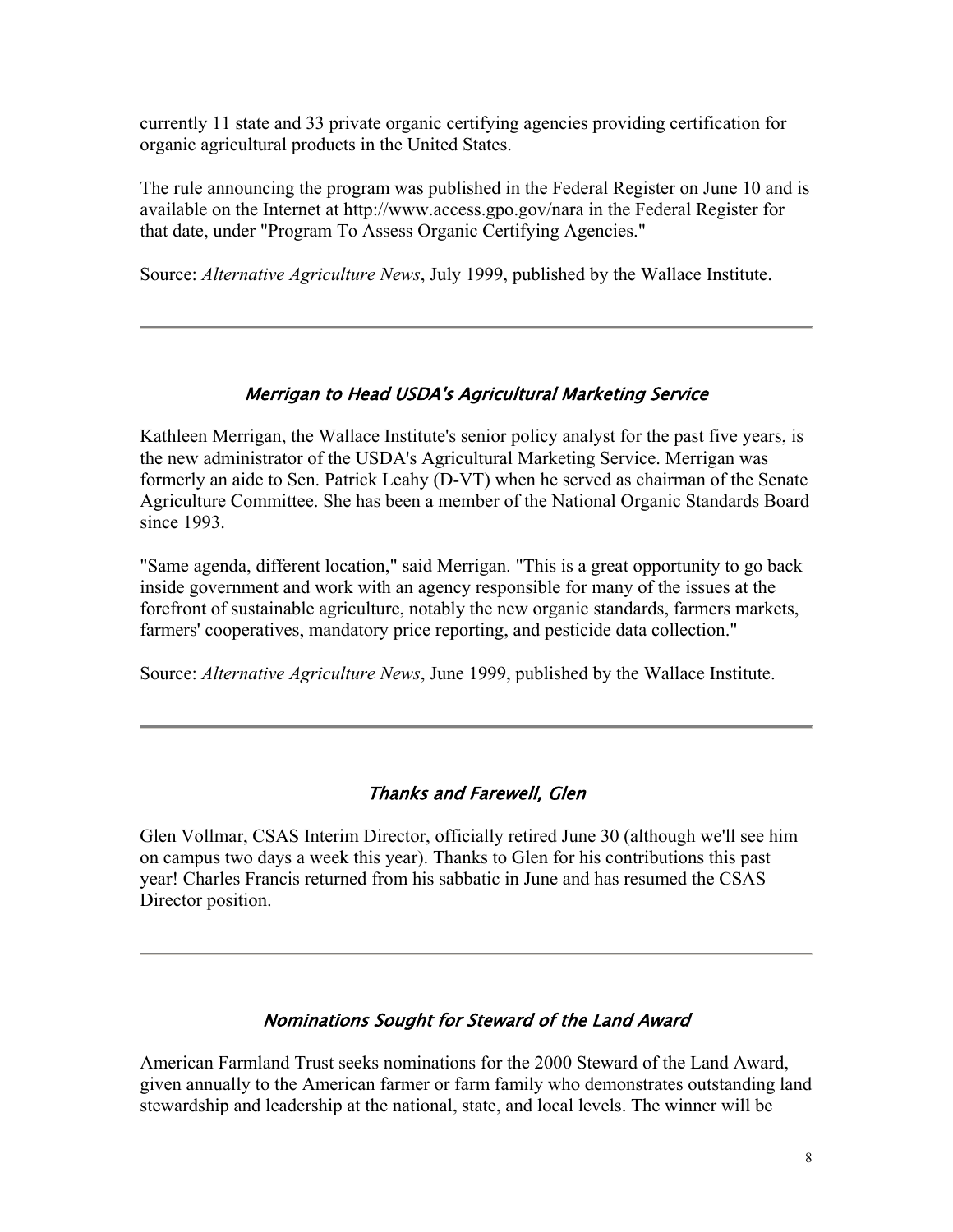presented with the award early next year and will receive a \$10,000 cash stipend. Nominations must be received by mail or fax by Monday, November 1. For nomination kits and more information, contact Matthew Snyder or Robyn Miller at AFT, 202-331- 7300 ext. 3044, http://www.farmland.org.

## Nebraska Legislative Bills Study Management and Help Beginning Farmers/Ranchers

The following two bills were passed by the  $96<sup>th</sup>$  Nebraska Legislature.

**LB 730** creates an Agricultural Structure Assessment Task Force. The task force will study: the types and management forms of Nebraska agricultural operations; past, present and future trends of ownership of land, equipment and capital in production agriculture; and agricultural product market dynamics. The objective of the task force is to recommend legislation that will help to achieve a balance among various types of agricultural entities.

**LB 630** allows a credit against state income tax liability for an owner of agricultural land, livestock, buildings or machinery who rents those assets for three years to a qualified beginning farmer or rancher. The credit, which begins in 2001, will be equal to 5% of the gross rental income on the rental agreement. The credit will be refundable, which means that if the credit were larger than the taxpayer's total tax liability, the taxpayer would receive the difference. A seven-member board will oversee the program.

## Canada Introduces National Standard for Organic Agriculture

On June 29 the Government of Canada unveiled a new National Standard of Canada for Organic Agriculture--a step that will clarify what the "organic" in organic agriculture means. The standard outlines principles for organic agriculture that endorse production and management practices that contribute to the quality and sustainability of the environment and ensure the ethical treatment of livestock. Among its provisions, the standard:

- prohibits use of ionizing radiation in the preservation of food;
- prohibits use of genetically engineered or modified organisms;
- encourages maximum use of recycling;
- encourages maximum rotation of crops and promotion of biodiversity.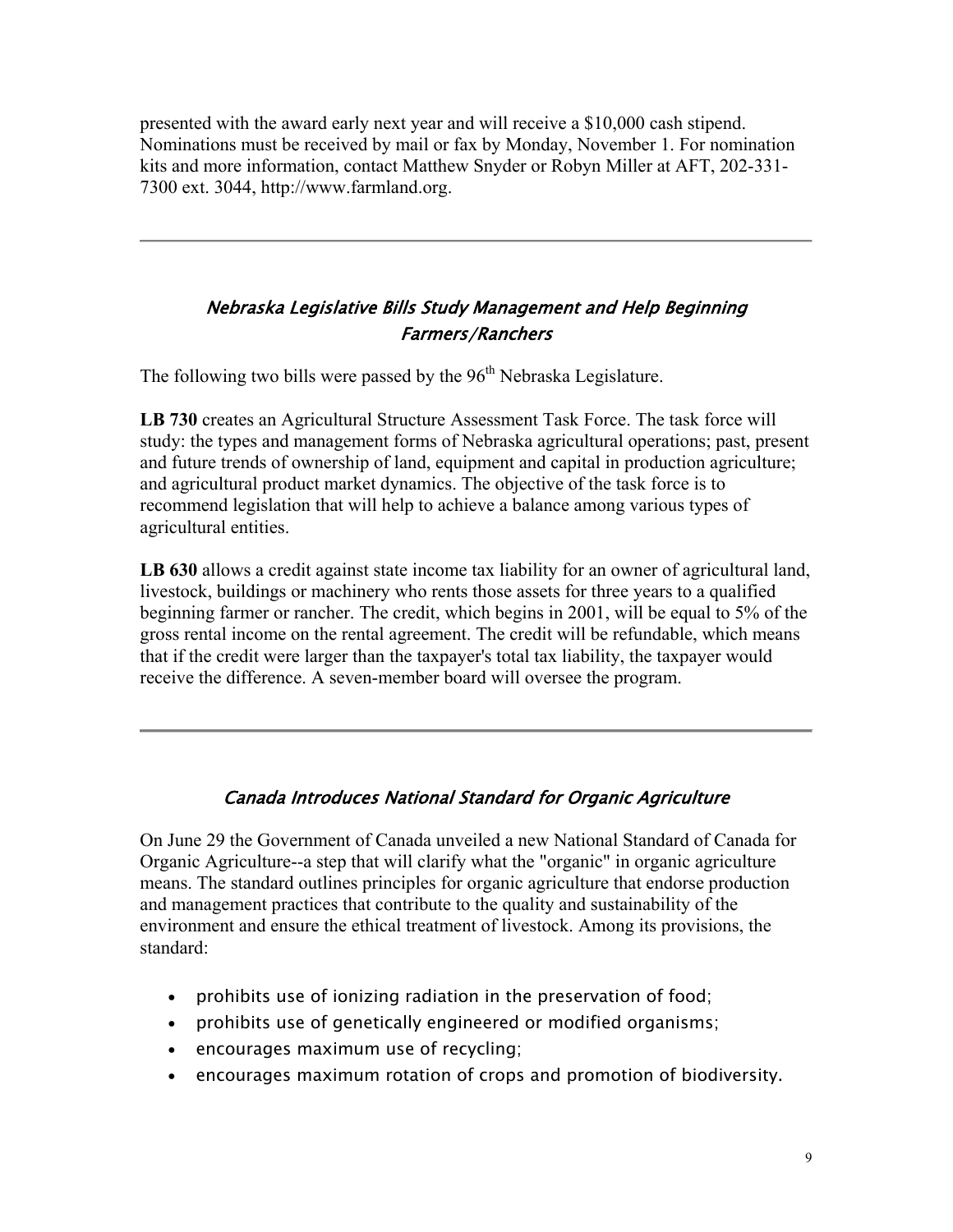To see an abstract or to order a copy of the National Standard of Canada for Organic Agriculture, which will be listed as CAN/CGSB-32.310, see http://www.pwgsc.gc.ca/cgsb.

#### **Resources**

*The Economics of Organic Grain and Soybean Production in the Midwestern United States*. \$15. New study shows farm profits from organic cropping systems can equal or exceed profits from conventional rotations in the Midwest. Wallace Institute, 9200 Edmonston Rd., #117, Greenbelt, MD 20770-1551, 301-441-8777, hawiaa@access.digex.net. Also available online at the Institute's Web site, http://www.hawiaa.org.

*The Natural Foods Market: A National Survey of Strategies for Growth, Executive Summary*, April 1999. Free. Results from over 300 interviews of food industry businesses, including farmers, manufacturers, wholesalers and retail supermarkets. Analyzes current trends and major obstacles as well as successful business strategies in natural foods market. Full report US\$50 for non-profits and \$150 for businesses. Wallace Institute (see above).

*Swine Sourcebook: Alternatives for Pork Production*. \$17.50 + \$4 s&h. Comprehensive guide for sustainable swine production, incl. hoop structures, Swedish deep bedding, pasture systems, low antibiotic use, and marketing. U. of Minnesota College of Agriculture, Distribution Center, 20 Coffee Hall, 1420 Eckles Ave., St. Paul, MN 55108- 6069, 800-876-8636.

*Marketing Sustainable Agriculture: Case Studies and Analysis from Europe*. \$15. Highlights successful marketing initiatives and analyzes why they are successful. Based on tour of six countries and symposium in Fall 1998. Institute for Agriculture and Trade Policy, 2105 First Ave. South, Minneapolis, MN 55404, 612-870-3411, vtran@iatp.org.

Nebraska Rural Response Hotline. Provides financial, legal, mediation, and counseling services to Nebraska farm, ranch, and rural residents. 1-800-464-0258.

*Reclaiming our Rural Heritage: A Time to Act*. \$10. Examines changing structures of farming, livestock production, and rural community life. Catholic Charities, Attn: Marilyn Murphy, Box 1342, Sioux City, IA 51102, 712-255-4346.

The USDA National Agroforestry Center has free resource materials describing how agroforestry is of value in educational programs addressing issues related to agricultural and food systems sustainability. One example is "Agroforestry for Farms and Ranches," a 26-page technical note describing the use of tree and shrub practices in agricultural land use settings. A new series of "Working Trees" brochures has also been released for: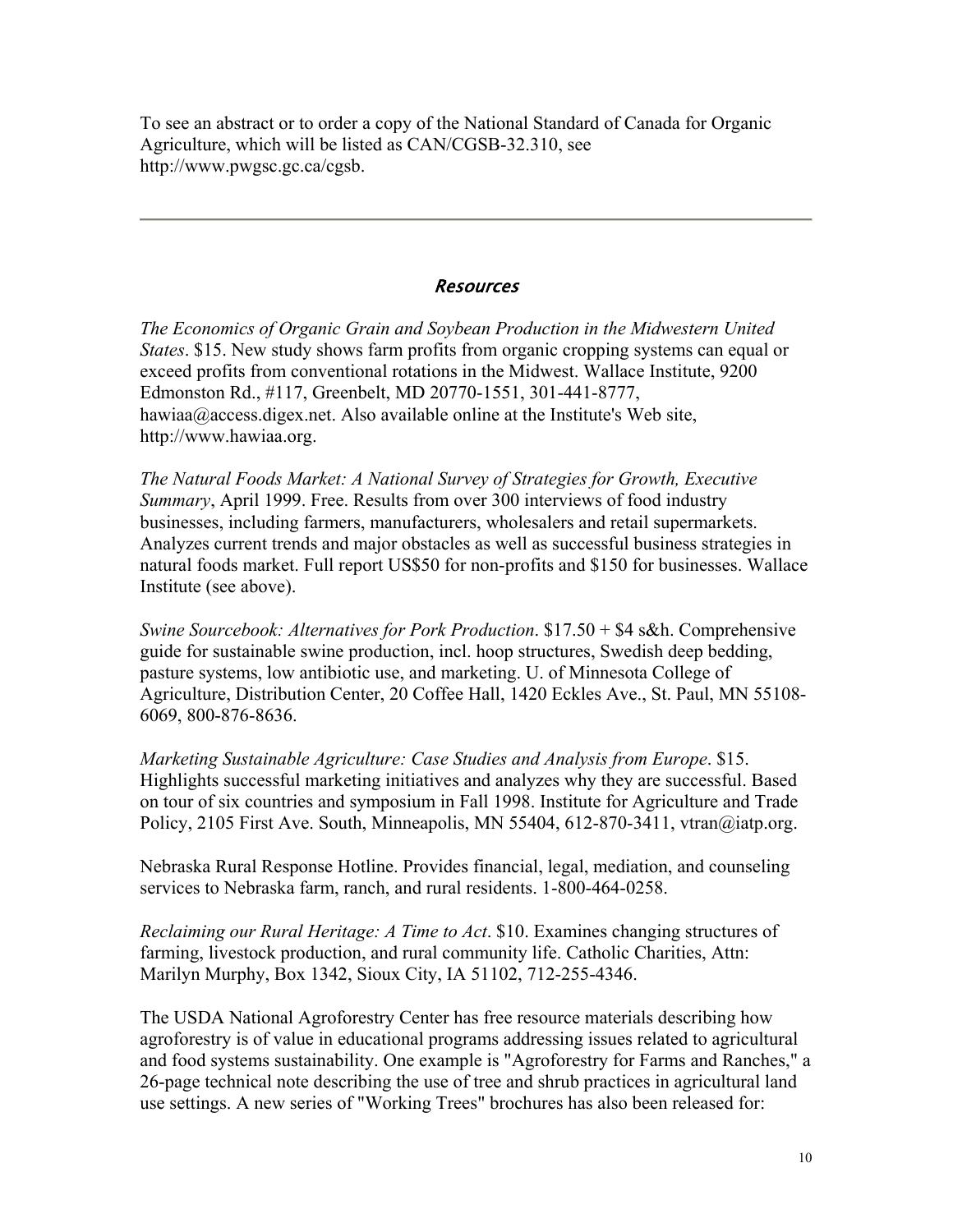Agriculture, Livestock, Wildlife, and Communities. To obtain more information about the NAC or to order publications, see http://www.unl.edu/nac or contact Nancy Hammond, National Agroforestry Center, East Campus-UNL, Lincoln, NE 68583-0822, 402-437-5178, ext 24.

New Web site dedicated to agricultural applications of biotechnology, http://www.biotech-info.net.

## Coming Events

Contact CSAS office for more information.

### **1999**

Aug. 7 - Specialty Crops Field Day, Lincoln, NE

Aug. 24 - Alternative Ag Expo: Diverse Systems that Work, South Sioux City, NE

Oct. 12-15 - Second National Small Farm Conference: Building Partnerships for the 21st Century, St. Louis, MO, http://www.luce.lincolnu.edu/nsfc/

Oct. 20-23 - North American Chapter Association for Farming Systems Research and Extension (AFSR/E) Biennial Meeting - Sustaining Agriculture in the 21st Century: Thinking "Outside the Box," Guelph, Ontario, CA, http://www.oac.uoguelph.ca/FSR/

Nov. 19-20 - Developing Agricultural Marketing Skills for the New Millennium, Lincoln, NE

## **2000**

Jan. 5-6 - Mid-America Fruit Growers Conference, St. Joseph, MO

Jan. 7-8 - Great Plains Regional Vegetable Conference, St. Joseph, MO

For additional events, see:

http://www.sare.org/wreg/view\_notice\_adm.pl

http://www.agnic.org/mtg/